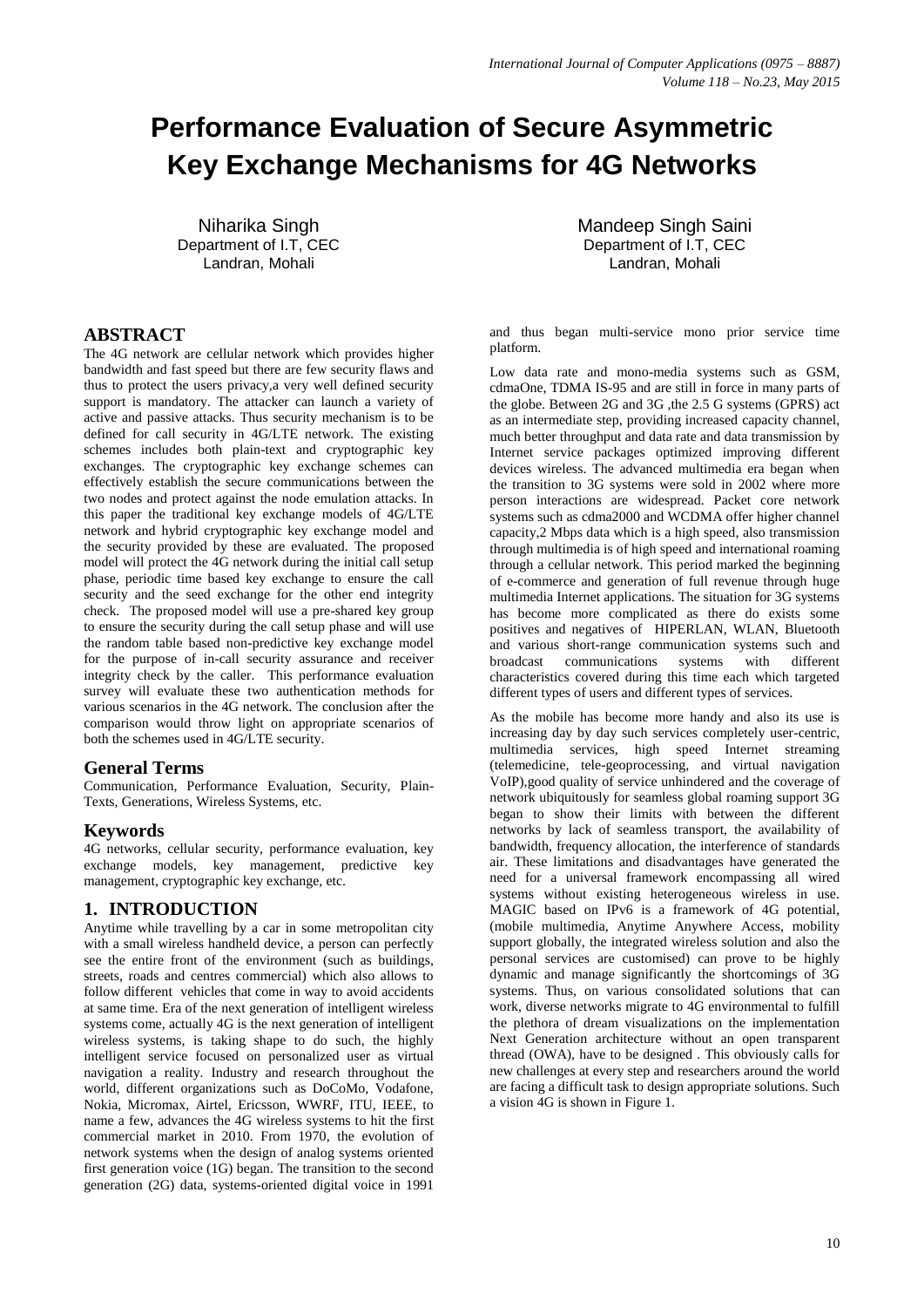

The recent expansion of wireless network technologies and the emergence of new applications such as mobile led to the standardization of the (pre-4G) Long Term Evolution (LTE) to become

operational protocol with the 3rd Generation Partnership Project(3GPP).3GPP has also begun studying the standard future development, called Evolution Architecture System (EAS), set to move into the new era of 4G. LTE is in fact, the latest standard in the mobile core network technology which now accounts for over 85 percent of all mobile subscribers.The mobile telecommunication system of the next generation, universally recognized as 4G is prototyped for increased safety and reliable communication. Yet 4G wireless technologies have several key differences with respect to the 3G and other previous versions. A basic difference is that wireless networks 4G function entirely on TCP / IP Suite architectural and become fully IP. This decision represents the effort to work more with interoperability between heterogeneous network environments, both wired and wireless, thus solving many problems in terms of compatibility architectural design. However, one consequence of make this transition to a suite of open communication protocols is that it poses greater risks in terms of Safety and reliability.

### **1.1. Security Enhancements in LTE/SAE Standard**

For most security attacks, many critical security features came up with the normalization of the security LTE / SAE. Many of these requirements led to the EPS security architecture is quite different from the 3G security architecture. Some design decisions are as follows:

#### *1.1.1. Permanent Safety Association –*

A crucial security principle that must be kept in EPS is that the permanent key used in the AKA protocol must never be visible outside of the security module.

#### *1.1.2. Require mutual authentication mechanisms*.

Mutual identity-verification of both the terminal and the network, the additional shared encryption material between them enables confidentiality and integrity protection of data transmitted.

## *1.1.3. Authorization.*

Permission is required for connection for basic networks and software integrity.Although the EPS security architecture has changed from 3G architecture, there is still room for improvement, particularly when considering the possibility of following changes in the wireless network security.

# **1.2. Vulnerabilities of LTE/SAE Security Algorithms and Procedures**

Several EPS-specific threats that affect all EPS architecture and trust model emerged with asking the radio interface characteristics and great risks to environmental integrity standards.

We classify further major categories of threats and risks that degrade EPS the reliability of the safety as follows:

## *1.2.1. Threats against the user identity and privacy.*

A common threat category is defined by the illegal use users and mobile devices access the network identities services. In particular, the evil potential user could access and illegal use of the security procedure keys to access network services. Another example could be malicious modification of EU parameters lock out the user to the rest services.

#### *1.2.2. Threats from base stations and transfers.*

An example this would force a transfer to a compromise base station via a strong signal.

#### *1.2.3. Threats to broadcast or multicast traffic.*

A method for this is to disseminate false information system across the network, which causes trouble in the signaling plane.

#### *1.2.4. Threats related to a denial of service (DoS).*  An example DoS threats could cause DoS attacks against other UEs.

#### *1.2.5. Threats against handling control plane data.*

A high-risk cases data manipulation is changing the EPS data signaling protocol to become understandable or others can be modified in transit.

## *1.2.6. Threats of unauthorized access to the network.*

In case there was an illegal access to the basic network EPS users can establish communication with evil the system further deterioration of security.

## **1.3. Target Objectives**

Transition to the next generation (4G) LTE security technology will be derived from practical aspects of applied cryptography 3G loyalty and reliability of algorithms. Focus should be on 3G telecommunication systems in accordance with the availability, confidentiality, and integrity of key security objectives.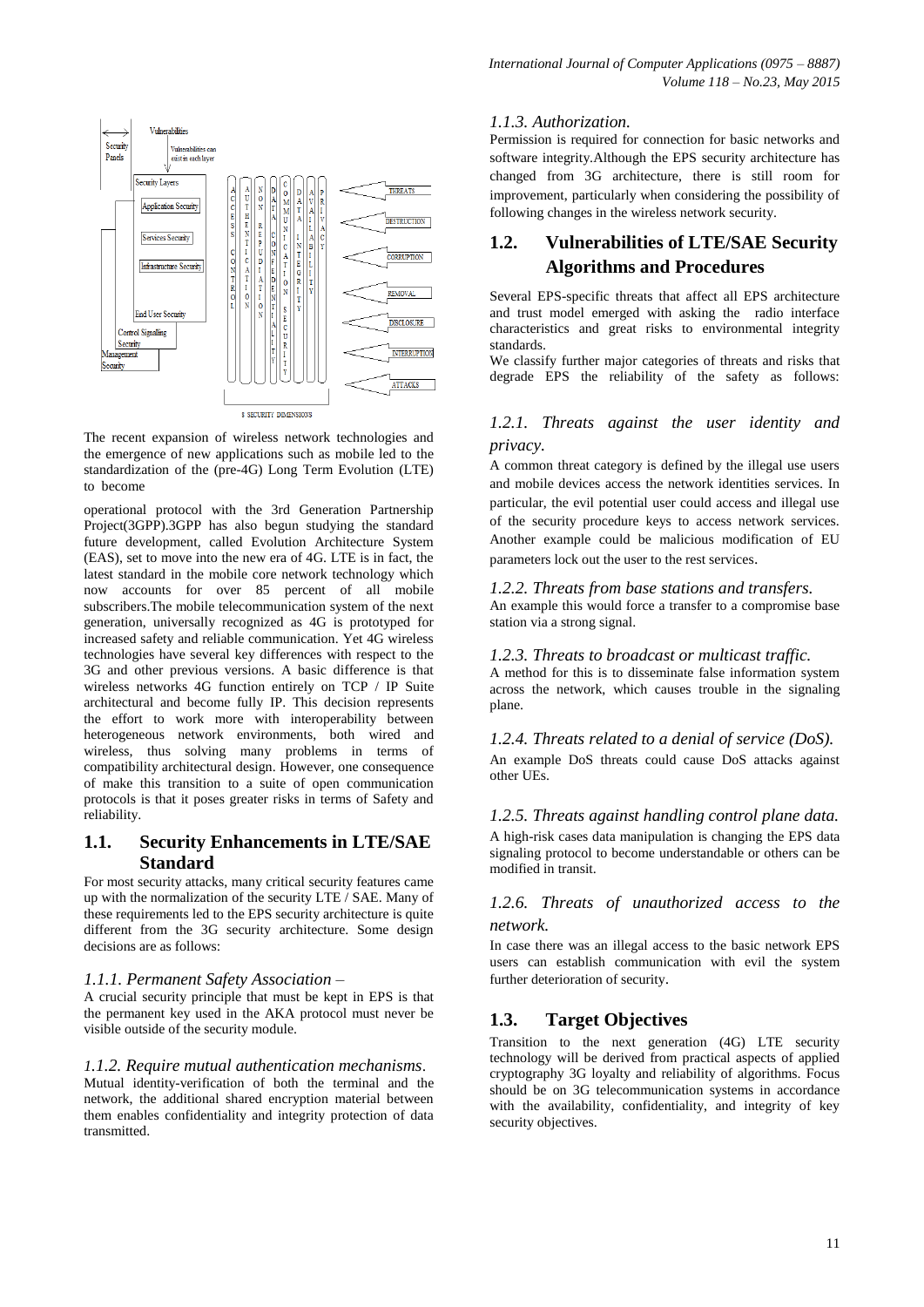## **1.3.1. ITU X.805 Framework**

A relevant research effort to reveal the security challenges emerging in 4G networks has been the development the International Telecommunication Union X.805 standard as a tool of systematic analysis based on security model. Bell Labs Based on the philosophy that threats to cellular systems can occur in any layer, as well as architectural plans, the X.805 built a structured framework that examines and improves multilayer, characteristics to-end network security across eight dimensions of security, as protection against all possible attacks and vulnerabilities. In X.805, the security of the network is, as illustrated in 3, organized in three layers (application, services, and infrastructure), three aircraft (end user, control, and management) and eight dimensions (access control, authentication, non-repudiation, data confidentiality, the communication security, data integrity, availability and confidentiality).

## **1.4 Background**

Works on an investigation of advanced 4G wireless network security and its challenges. Presents safety advances and challenges associated with emerging 4G wireless technologies. There are a number of contributions to the field. First, examines the development of safety standards in the different wireless standards generations. Second, standards, architecture related to the safety and design for LTE and WiMAX technologies are analyzed. Third, security issues and vulnerabilities in the top of the 4G standards are discussed. Finally, potential areas for future vulnerabilities and assess the areas of security that need attention 4G and future work of the research industry and advanced technology.[13]

In order to protect the privacy of the user and the network used, security support is mandatory for all communication. Unilateral authentication between the subscriber and the base station (BS) was one of the IEEE 802.16 security leaks. IEEE 802.16e, some security vulnerabilities are resolved, while there is dearth of research on the safety of Mesh topology as some vulnerabilities are always present. A number of security vulnerabilities and proposes a new protocol to strengthen security in mesh mode. The protocol is based on biocryptosystems providing solutions to secure the initial network entry, and achieve privacy between two different nodes in the network. In addition, the protocol integrating Advance Encryption Standard and biometric digital key (AES-BDK) for other network messages and key distribution.<sup>[6]</sup>

"A method of secure key management for cloud computing environments. Shows the safety levels on the basis of what they can and what they can not get into the security models. And after studying it is proposed a lightweight protocols ensure maximum safety, and to report on their practical performance. They felt, totally alone servers that pass between periods and offline without communicating with anyone outside of the cloud, and semi-autonomous servers that need a limited type of aid from outside the cloud when you make the transition.[5]

The WSN application scenarios including industrial applications and factory automation.In which Time Division Multiple Access (TDMA) is generally used for data communication between the sensor nodes. However, networks of TDMA-based sensors are particularly prone to selective Jamming attack a specific form of denial of service to network reliability seriously thwart.An adaptive and decentralized MAC layer solution against selective interference in network TDMA-based sensors which does not require a central entity, sensor nodes need to rely solely on local information and allows them to join and leave the network without affecting other activity nodes.[16]

On the Cluster secure routing protocol based (CBSRP) is a MANET routing protocol that provides secure key management and communication between mobile nodes. It uses digital signatures and hash Technical one way to secure communications. According CBSRP, it forms a group of small groups consist of 05/04 knots after the communication takes place between the mobile nodes. Inside a cluster, there is always a node cluster or cluster head. The cluster head in the cluster is not permanent as other nodes remain in the queue and on the basis of the new cluster node cluster head or priority is elected rest of node. Inside a cluster, mobile nodes are authenticated using a hash Way concept and the digital signature is not required within the cluster communication. For authentication Cluster-Cluster we proposed to use the digital signature. CBSRP provides secure communication to be energy efficient we segmented the entire network in a small set of clusters. [10]

Also we have an architecture based on smartphones to secure user access to web services that require password entry.The architecture takes advantage of biometric sensors that are present in today's smartphones when authenticating a smartphone user to ensure that his identity can not be masked by someone else. The user can then access web services using a complex password stored in its smartphone, but without having to manually enter the complex password. Therefore, the architecture overcomes many of the password security limitations on the basis of today's authentication methods, particularly to solve the current dilemma associated with the use of passwords complexes. The architecture not only works seamlessly with web services today because it does not require modification of existing authentication mechanisms used by servers, but can also be extended to use the data directly Biometric someone credentials instead of passwords to access web services and cyber-physical systems in the future.[12]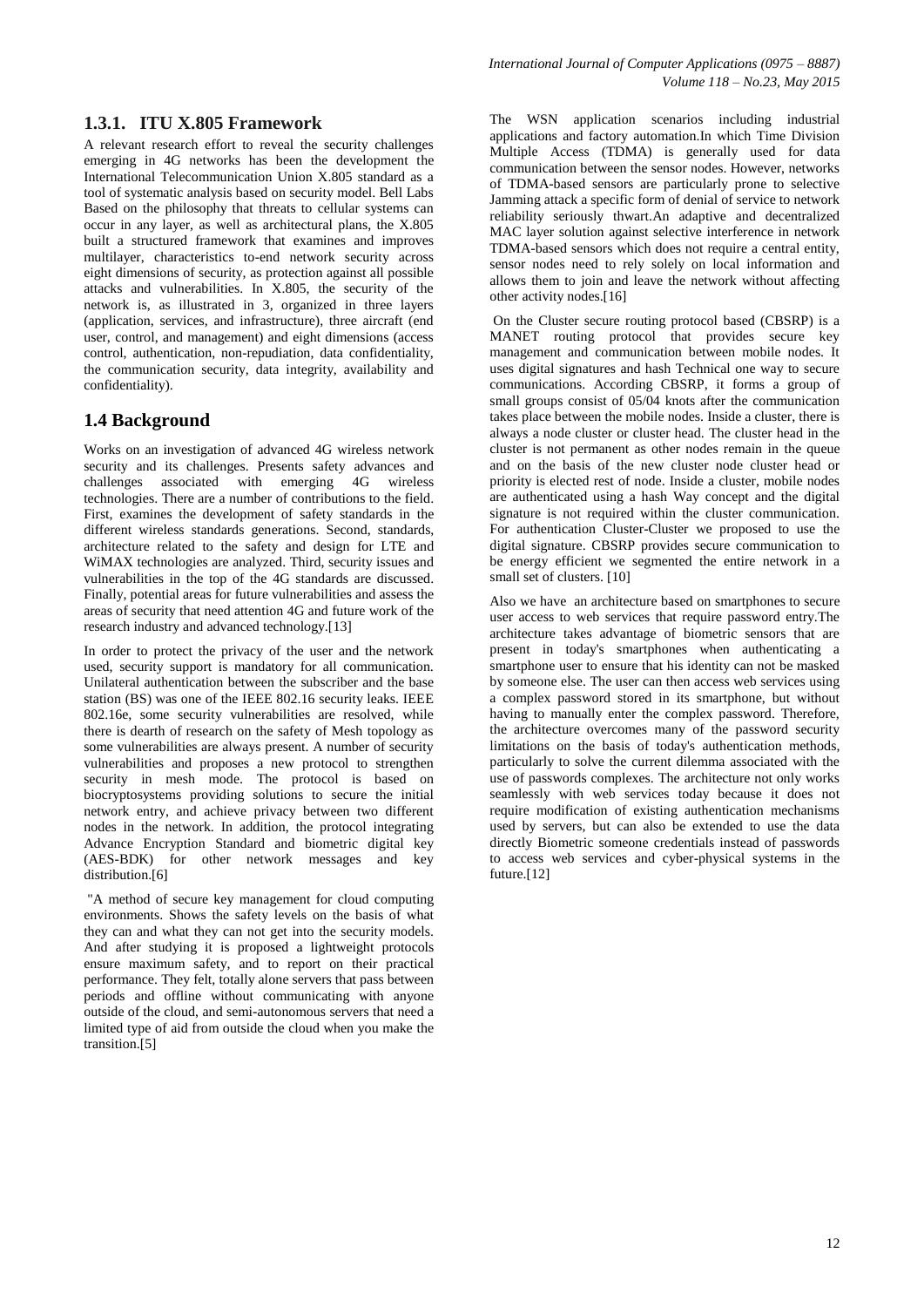

# **2. DRAWBACKS IN EXISTING SYSTEM**

The existing solutions are generally based upon the predictive key exchange schemes for the 4G/LTE networks. The existing schemes includes both plain-text and cryptographic key exchanges. The plain-text key exchanges are the most insecure schemes for the purpose of authentication, whereas the cryptographic key exchange schemes are more secure than the plain-text key exchange. The cryptographic key exchange schemes can effectively establish the secure communications between the two nodes and protect against the node emulation attacks, etc. The plain-text schemes, which produce the similar keys at each rotation, can be also considered secure in comparison with the cryptographic key exchange. A comparative analysis is required for the purpose of the getting the best scheme out of the two schemes for 4G/LTE platforms. The performance analysis must be performed on the basis of the various performance parameters in order to get the best level comparison between the two key exchange schemes for the 4G/LTE networks.

# **3. PROBLEM DEFINATION**

The problem of security in 4G LTE networks has been addressed in the base papers. The higher number of vulnerabilities are found in the MAC layer, where attacker can launch a variety of active and passive attacks. The call security becomes an important issue in today's world. Specifically, our call security concern is attached with the calls made between important persons of the nation (Higherlevel politicians, Military officers, Officers from national security agencies). Any kind of breach in these calls can

compromise the national security at large. Hence, it becomes very important to secure these calls. In this research, we are proposing a security mechanism for the call security in 4G/LTE.

# **3.1 Proposed System**

The 4G/LTE networks are coming to existing in almost all regions of the worlds. The popularity of the 4G/LTE has been rising every year and many new users are being added to the network. This is enhancing the risk of the security of the user information. The user information must be protected in the most secure environment. There are several existing solutions available for the purpose of the 4G/LTE security. The multiple techniques or key exchange based solutions are not possible in the same network. The key exchange schemes are majorly divided into two classes. The first is the simple key exchange using the predictive or dynamic key management schemes. The other key exchange scheme is based on the cryptography and called the crypto key management scheme. This study is based upon the performance evaluation of the duo listed above. After the performance evaluation in the proposed scheme the opinions would be given for the use of the two schemes under the different environments, regional specification and requirements, network bandwidth, user count, etc.

Popular key exchange models for 4G / LTE networks are secure basic key exchange programs and the hybrid model of cryptographic key exchange. The basic key exchange scheme comprises the encryption key decryption using the existing public cryptographic algorithm. The hybrid system of cryptographic key exchange includes a multi-level encryption with public-private key based data encryption algorithms.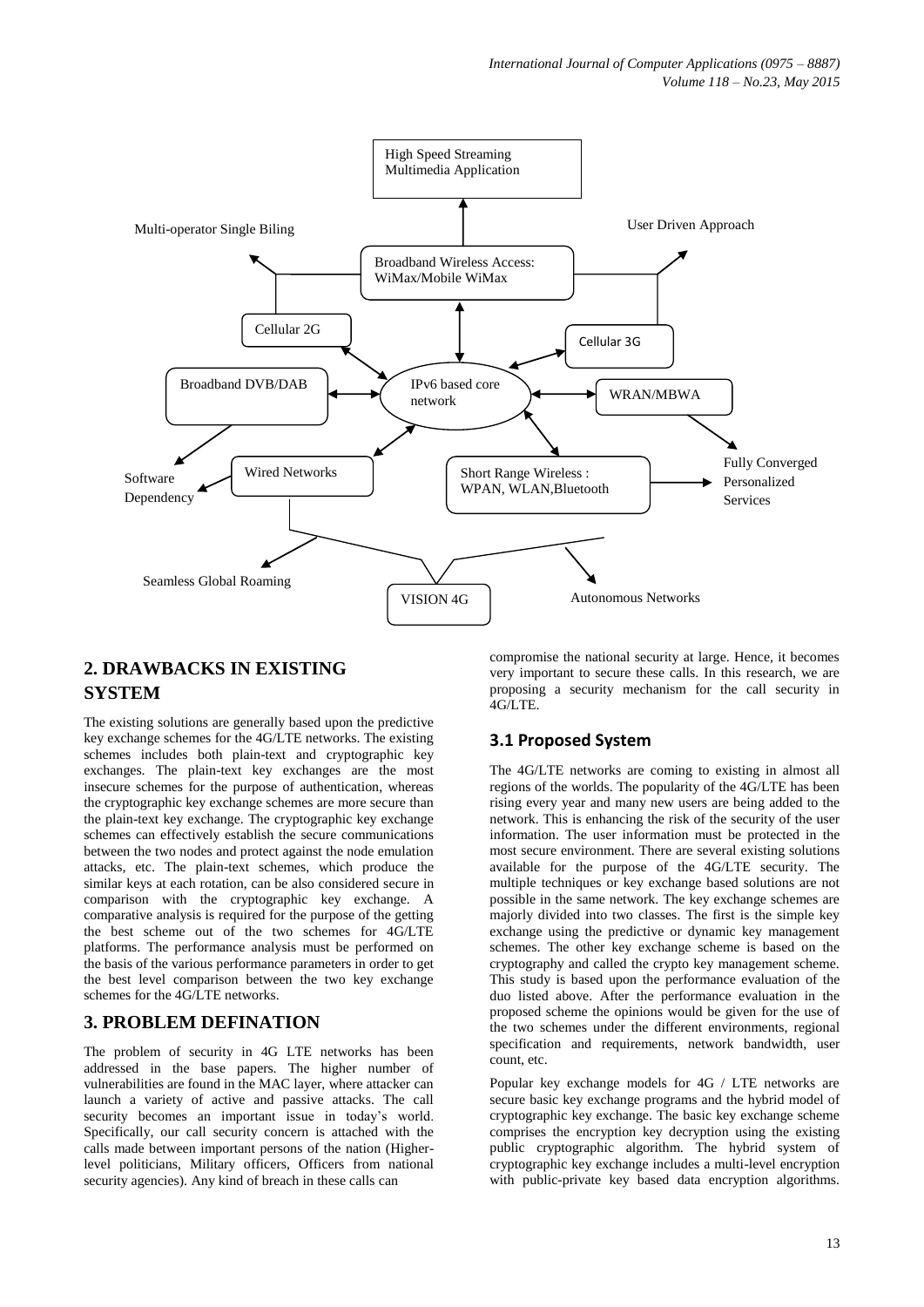Both algorithms listed above are evaluated for their performance. The performance evaluation process will be divided into different stages or scenarios. Both plans would be evaluated under various scenarios and different perspectives. 4G / LTE key exchange schemes would be assessed for the level of security, network performance, life cycle of key exchange, key generation and verification speed and key generation and complexity audit. The shortcomings of the existing models will be overcome using the improved model for the higher order of security for the 4G/LTE networks. The proposed model will utilize the hierarchical multi-level key exchange approach for the purpose of hardening the security level of the existing models. The proposed key management approach will be a hybrid approach which will be made capable of protecting the 4G network on all of the network stages. The proposed model will protect the 4G network during the initial call setup phase, periodic time based key exchange to ensure the call security and the seed exchange for the other end integrity check. The proposed model will use a pre-shared key group to ensure the security during the call setup phase and will use the random table based nonpredictive key exchange model for the purpose of in-call security assurance and receiver integrity check by the caller. The third scheme will be used to ensure the caller integrity on the receiver's end.

#### **4. METHODOLOGY**

The security model 4G / LTE is being developed under this research project in the network simulator 2 (popularly known as NS-2). 4G networks are cellular networks fourth generation, which offer high bandwidth and fast speed. The 4G network provide users with the ability to access the internet application along with a voice or video call. The risk of attack information active or passive diversion is always there when a higher bandwidth link is used for communication. The lightweight key management system is the best solution than other alternatives because it offers a fast and secure transmission by adding a minimum design overhead. The mathematical equation faster and predictive being key generation scheme is used for the proposed security 4G calls. The data for the voice is the most sensitive information shared between two users, where attacks can be targeted. Secure text-based communication applications can come with pre-built security mechanisms. Voice calls are never offered with pre-integrated security architecture. The key sharing based on the architecture time is used to protect the voice calls 4G. Therefore, there is a significant need for secure key management between the two nodes. Key sharing rules will be shared between the call ends (both nodes to make a call) during the initial handshake. After the end caller will generate a key using a fixed mathematical equation, which will be a pre-treatment. Pretreatment steps include the mixing of bytes, bit shift operations, scramble key and another mechanism to create a unique and secure key. The key when received at the end of call termination, he will suffer the exact reversal process as pretreatment order. The original key will be obtained and matched for integrity. If the key matches, the data would be exchanged between the two nodes, if the call is terminated flashing message integrity violation on the end of the spammer.

The shortcomings of the existing models will be overcome using the improved model for the higher order of security for the 4G/LTE networks. The proposed model will utilize the hierarchical multi-level key exchange approach for the purpose of hardening the security level of the existing models. The proposed key management approach will be a hybrid approach which will be made capable of protecting the 4G network on all of the network stages. The proposed model will protect the 4G network during the initial call setup phase, periodic time based key exchange to ensure the call security and the seed exchange for the other end integrity check. The proposed model will use a pre-shared key group to ensure the security during the call setup phase and will use the random table based non-predictive key exchange model for the purpose of in-call security assurance and receiver integrity check by the caller. The third scheme will be used to ensure the caller integrity on the receiver's end.

#### **5. CONCLUSION**

This performance evaluation survey will evaluate the cryptographic key exchange scheme and predictive key exchange schemes with hybrid approach. Both of the key exchange schemes would be examined under various scenarios with the different user densities and different desired levels of security. After the performance evaluation, the results and opinions would be formed and published in order to spread the correct and most adaptable use of these schemes in the different environments or scenarios. The results would be evaluated using various performance evaluation parameters like transmission delay, throughput, level of security, etc.

#### **6. FUTURE WORK**

In the future, the comparative analysis can be performed with higher level of performance analysis using the higher number of parameters. Also, the techniques under the survey can be improved or mixed in order to improve the overall performance of the scheme.

#### **7. REFERENCES**

- [1] Alezabi, Kamal Ali, et al. "An efficient authentication and key agreement protocol for 4G (LTE) networks." *Region 10 Symposium, 2014 IEEE*. IEEE, 2014.
- [2] Bikos, Anastasios N., and Nicolas Sklavos. "LTE/SAE security issues on 4G wireless networks." *Security & Privacy, IEEE* 11.2 (2013): 55-62.
- [3] Chandramouli, Ramaswamy, Michaela Iorga, and Santosh Chokhani. *Cryptographic Key Management Issues and Challenges in Cloud Services*. Springer New York, 2014.
- [4] Chen, Fatang, and Jinlong Yuan. "Enhanced Key Derivation Function of HMAC-SHA-256 Algorithm in LTE Network." *Multimedia Information Networking and Security (MINES), 2012 Fourth International Conference on*. IEEE, 2012.
- [5] Damgård, Ivan, et al. "Sescure key management in the cloud." *Cryptography and Coding*. Springer Berlin Heidelberg, 2013. 270-289.
- [6] Elramly, Salwa, et al. "SMSHM: Secure Mesh Mode Protocol to Enhance Security of 4G Networks." *IT Convergence and Security (ICITCS), 2013 International Conference on*. IEEE, 2013.
- [7] Han, Chan-Kyu, and Hyoung-Kee Choi. "Security analysis of handover key management in 4G LTE/SAE networks." *Mobile Computing, IEEE Transactions on* 13.2 (2014): 457-468.
- [8] Leu, Fang-Yie, et al. "Improving security level of LTE authentication and key agreement procedure."